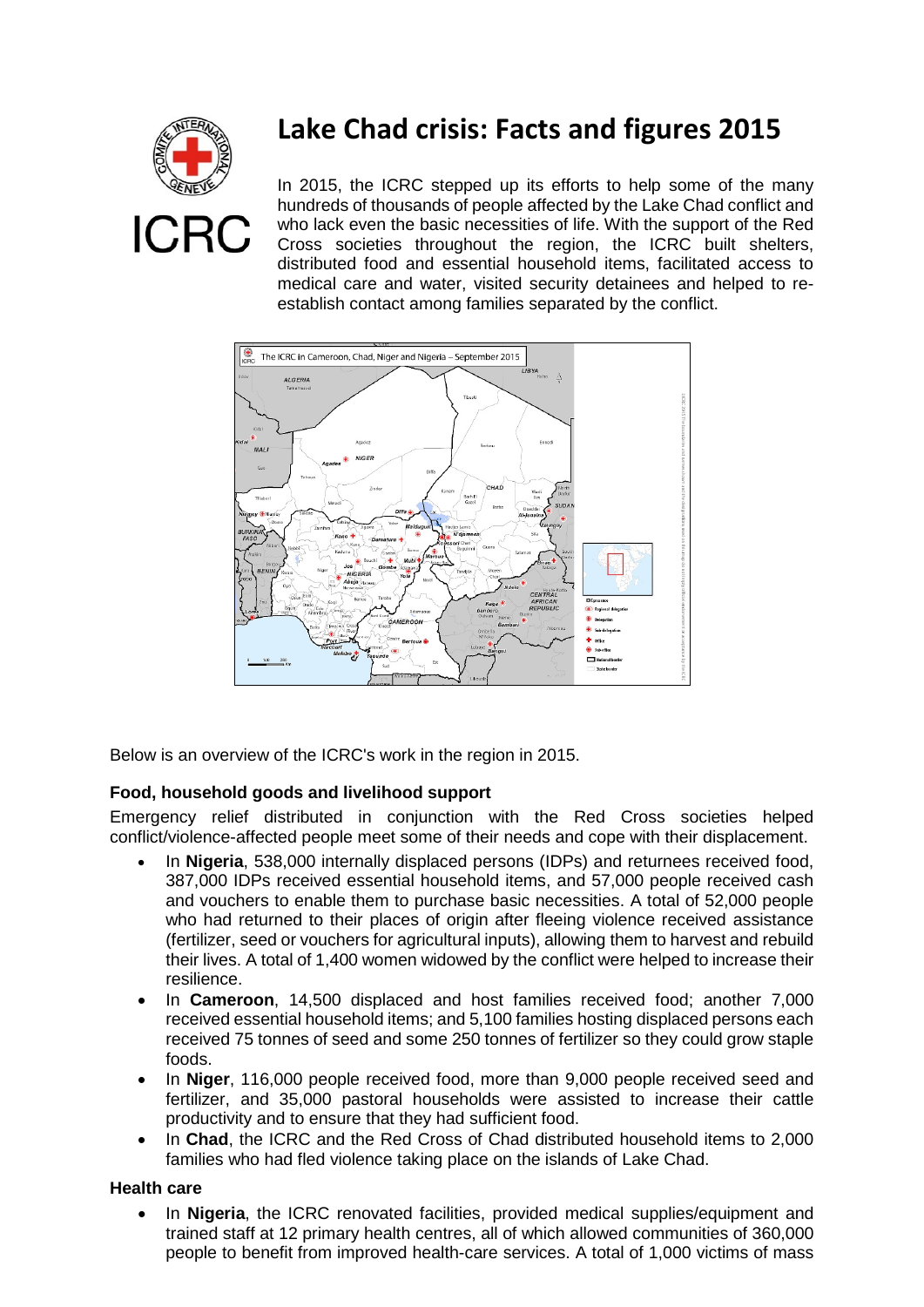casualty incidents were treated at hospitals receiving supplies from the ICRC; and 590 people received surgical care, most of them after having been injured in bomb explosions. A total of 700 IDPs benefited from psychosocial support.

- In **Cameroon,** the ICRC trained 29 health workers to manage bullet injuries. The ICRC will support two health centres in the far north of the country in 2016.
- In **Niger**, the ICRC performed 1,100 surgical interventions in the region of Diffa and supported medical facilities with medical personnel, financial resources and medical equipment.
- In **Chad**, the ICRC donated supplies to treat people suffering from war-related wounds, allowing hospital care to be administered to 75 casualties of two explosions.
- In all four contexts, victims of the conflict benefitted from first-aid services and medical evacuation support provided by Red Cross societies, which were among the first responders.

### **Shelter, water and sanitation**

- In **Nigeria**, the ICRC renovated or upgraded water points and sanitation in communities affected by armed violence, as well as in IDP camps and sites. A total of 176,000 people received water, sanitation and hygiene assistance. Some 39,000 people were protected against cholera through hygiene promotion and chlorination of water points. Some 18,000 IDPs received tents or other shelter.
- In **Cameroon**, the ICRC improved access to water for the inmates of Maroua and Bertoua central prisons. Following an assessment done in 2015, 72 water points will be rehabilitated in the departments of Mayo-Tsanaga, Mayo-Sava and Logone-and-Chari, to benefit 7,000 families.
- In **Niger**, 100,000 individuals benefited from improved access to water.

## **Restoring family links**

• In **Nigeria**, **Cameroon**, **Niger** and **Chad**, the ICRC and the national Red Cross societies collected close to 5,000 requests to trace separated family members. Throughout the region, some 7,500 free phone calls were provided for separated family members.



*Waiting for news. Children use the phone and try to make contact with their parents via the ICRC antenna service in an IDP camp in Edo State, Southern Nigeria. ICRC/Ramin Hashempour*

### **Management of human remains**

• To help ensure that the deceased were properly identified, handled with dignity and notified to their next-of-kin, some 900 Nigerian emergency responders received training in human remains management.

### **Visiting detainees**

• The ICRC visited people held in detention facilities and prisons to monitor their treatment and living conditions. It also ran health and nutrition programmes in certain prisons and enabled detainees to keep in touch with their families.

#### **Relations with armed and security forces**